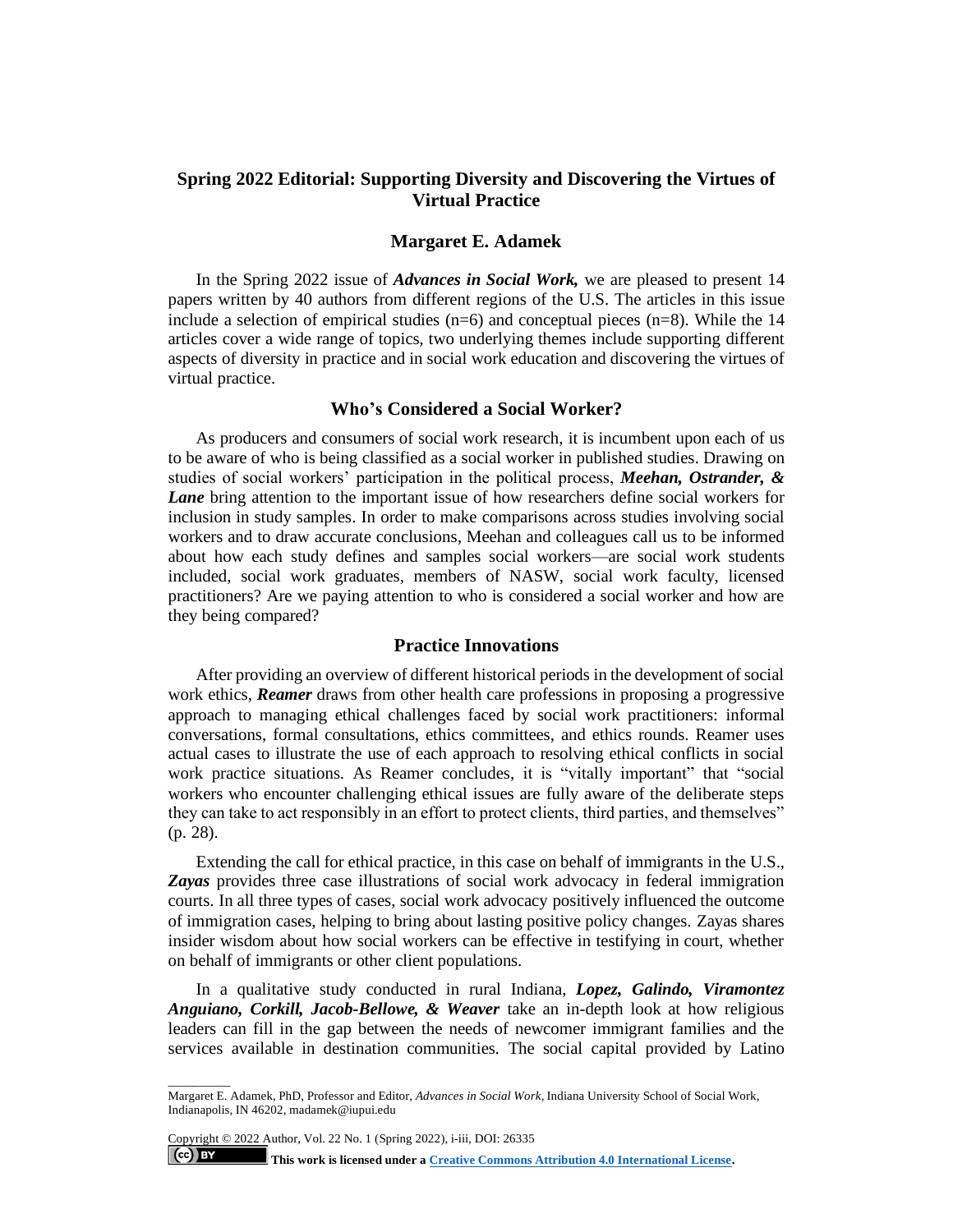churches and religious leaders as they served as cultural and language brokers was absolutely instrumental in assisting families in adapting to their new communities. Lopez and colleagues call for social workers to partner with local religious leaders to better serve Latino immigrant families as they resettle, pursue education, and seek employment.

An enduring and perhaps growing challenge in the U.S. landscape is the struggle with substance misuse. One of the populations who have been the most stigmatized by their substance misuse is pregnant women. With this in mind, *Trainor* surveyed health care professionals from a variety of disciplines, including social work, about their perceptions of patients struggling with maternal substance use disorder. Trainor's findings underscore the importance of health care providers refraining from judgmental attitudes and actions and instead engaging new and pregnant mothers in the care of their infants.

The COVID-19 pandemic forced a major transition in how social services are delivered. To learn how social service agencies managed to continue meeting client needs in the midst of the pandemic, *Hirschi, Hunter, Neely-Barnes, Malone, Meiman, & Delavega* interviewed the leaders of 37 social service agencies in the Mid-South. Despite initial challenges with the transition to telehealth services, many agencies found that virtual delivery of services had some unexpected advantages over face-to-face services. Consequentially, technology has become an integral aspect of delivering many types of social services going forward. With virtual services becoming an enduring medium for delivering support to clients, Hirschi and colleagues call for careful consideration of ethical issues and educational approaches to teaching telehealth to current and future providers.

With a similar concern about the changes in service delivery as a result of the pandemic, *Rosten, Gaitan, Shah, & Walls* chose to document the perspective of 10 frontline social workers using a multi-method approach including photo elicitation. Their analysis revealed three prominent themes: professional flexibility and creativity, connection, and recentering generalist social work skills. Going forward, Rosten and colleagues urge providers and agencies to embrace and continue the flexible approach to service delivery necessitated by the pandemic.

#### **Innovations in Social Work Education**

In a concise yet powerful paper, *Levine & Ghezzi* propose new pedagogical approaches to teaching the DSM that center diversity and equity. While the DSM-5 Task Force endeavored to improve cultural awareness and sensitivity, Levine & Ghezzi assert that the 5<sup>th</sup> edition of the DSM falls short of the goal of providing guidance to support and empower diverse clients. To overcome the shortcomings of the DSM-5, Levine & Ghezzi provide practical suggestions for promoting students' critical thinking about the cultural dimension of formulating client problems and the application of DSM diagnoses and processes. For social work professionals, the goal must be, as eloquently stated by Levine  $\&$  Ghezzi, to advance "understanding of mental health assessment and intervention that is inclusive and equitable for all" (p. 140).

In another innovation to social work teaching, *Harden & Jones* call for instructors to adopt principles of brain-based learning in schools of social work. According to Harden & Jones, brain-based learning has been around in primary and secondary educational settings